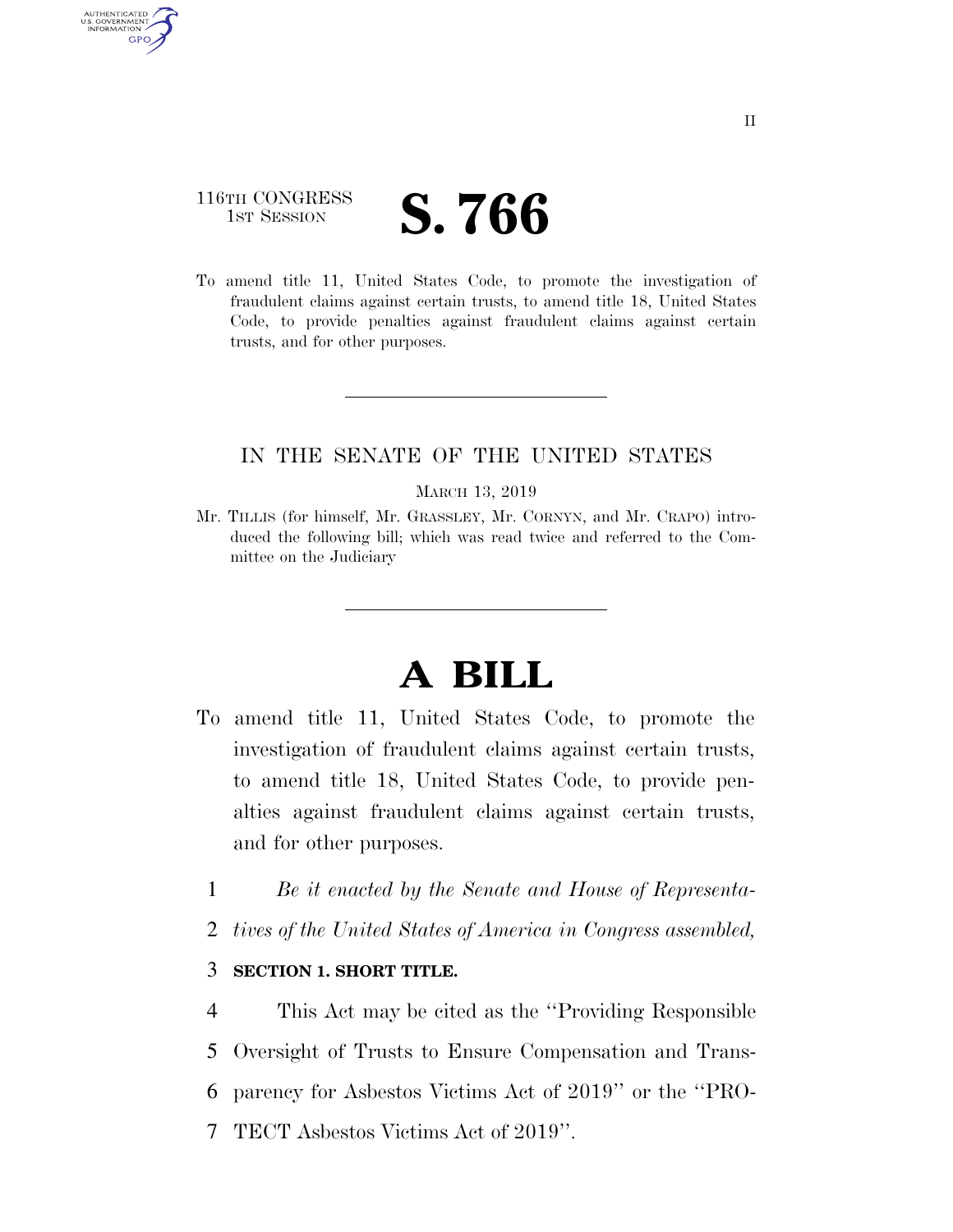| 1              | SEC. 2. REDUCTION OF FRAUDULENT CLAIMS AND DE-       |
|----------------|------------------------------------------------------|
| $\overline{2}$ | <b>MANDS RELATING TO CERTAIN TRUSTS.</b>             |
| 3              | (a) IN GENERAL.—Section $524(g)$ of title 11, United |
| $\overline{4}$ | States Code, is amended—                             |
| 5              | (1) in paragraph $(4)(B)(i)$ , by striking "the      |
| 6              | court appoints a legal representative" and inserting |
| 7              | "the United States trustee or bankruptcy adminis-    |
| 8              | trator appoints, under paragraph (10), a future      |
| 9              | claims representative"; and                          |
| 10             | $(2)$ by adding at the end the following:            |
| 11             | "(8) INVESTIGATION OF FRAUDULENT CLAIMS              |
| 12             | AND DEMANDS.-                                        |
| 13             | "(A) IN GENERAL.—Notwithstanding sec-                |
| 14             | tion $302(d)(3)$ of the Bankruptcy Judges,           |
| 15             | United States Trustees, and Family Farmer            |
| 16             | Bankruptcy Act of 1986 (28 U.S.C. 581 note),         |
| 17             | rule 9035 of the Federal Rules of Bankruptcy         |
| 18             | Procedure, or any other provision of law, in any     |
| 19             | judicial district of the United States, the United   |
| 20             | States trustee may investigate the administra-       |
| 21             | tion and operation of a trust described in para-     |
| 22             | graph $(2)(B)(i)$ , including a trust described in   |
| 23             | paragraph $(2)(B)(i)$ that was created before the    |
| 24             | date of enactment of the PROTECT Asbestos            |
| 25             | Victims Act of 2019.                                 |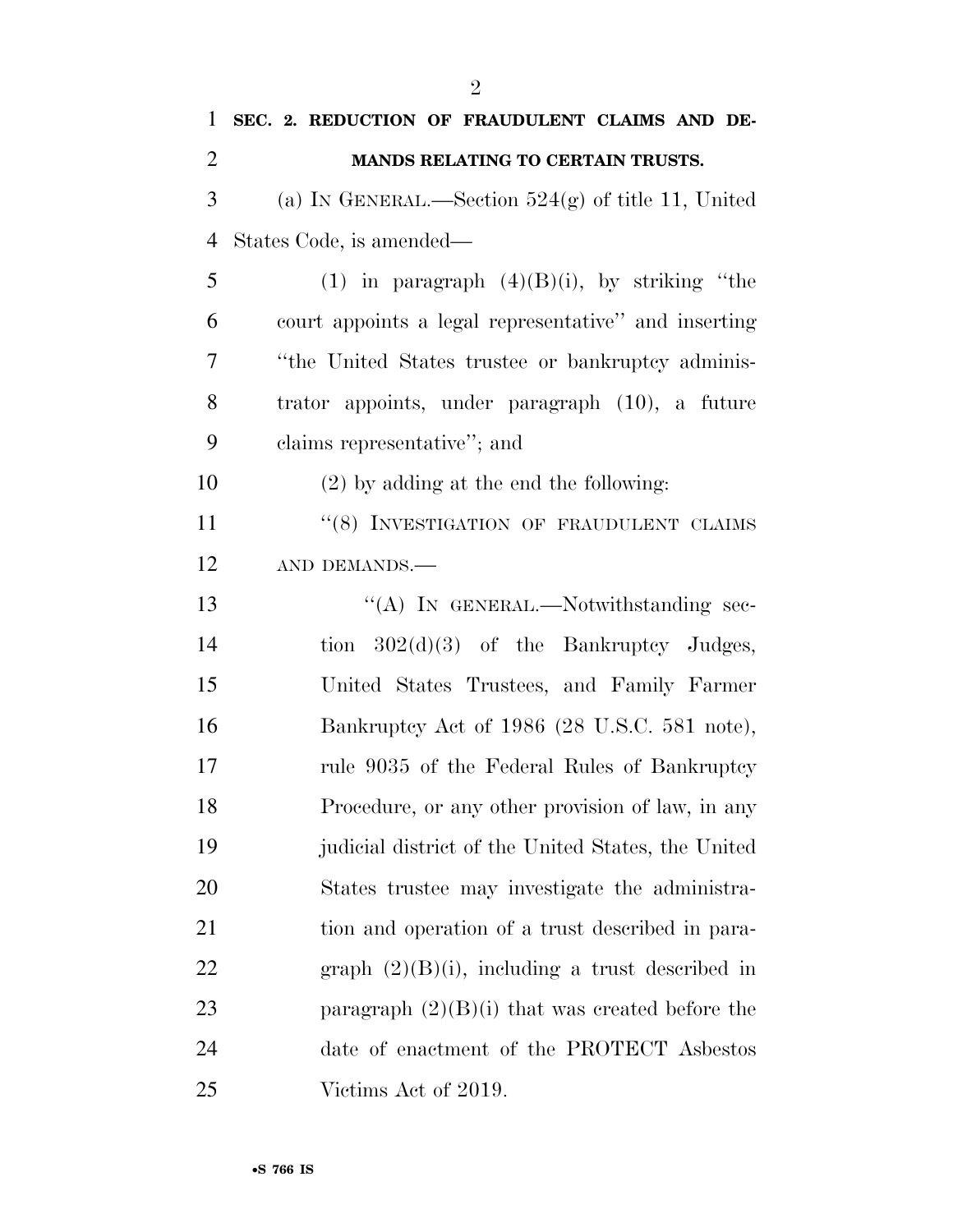<sup>"</sup>(B) AUTHORITY OF THE UNITED STATES TRUSTEE.—In conducting an investigation under subparagraph (A), the United States trustee shall have the authority—  $\frac{1}{10}$  to conduct discovery, including by any means of discovery available to a trustee in an action under chapter 5 of title 11, relating to the trust, a claimant of the trust, or a claim against the trust, in- cluding a claim filed by a claimant against 11 the trust in a bankruptcy court or other forum, notwithstanding the effect of any order purporting to limit the access of the United States trustee to any information 15 relating to that discovery;  $\frac{1}{10}$  to conduct an audit or contract for an audit of any claim or demand paid, or to be paid, in whole or in part by the trust;  $\frac{1}{2}$  (iii) if the United States trustee has reasonable grounds to believe that a false claim or demand to be paid in whole or in part by a trust was made, to refer the matter to the United States attorney for the relevant judicial district, and, on the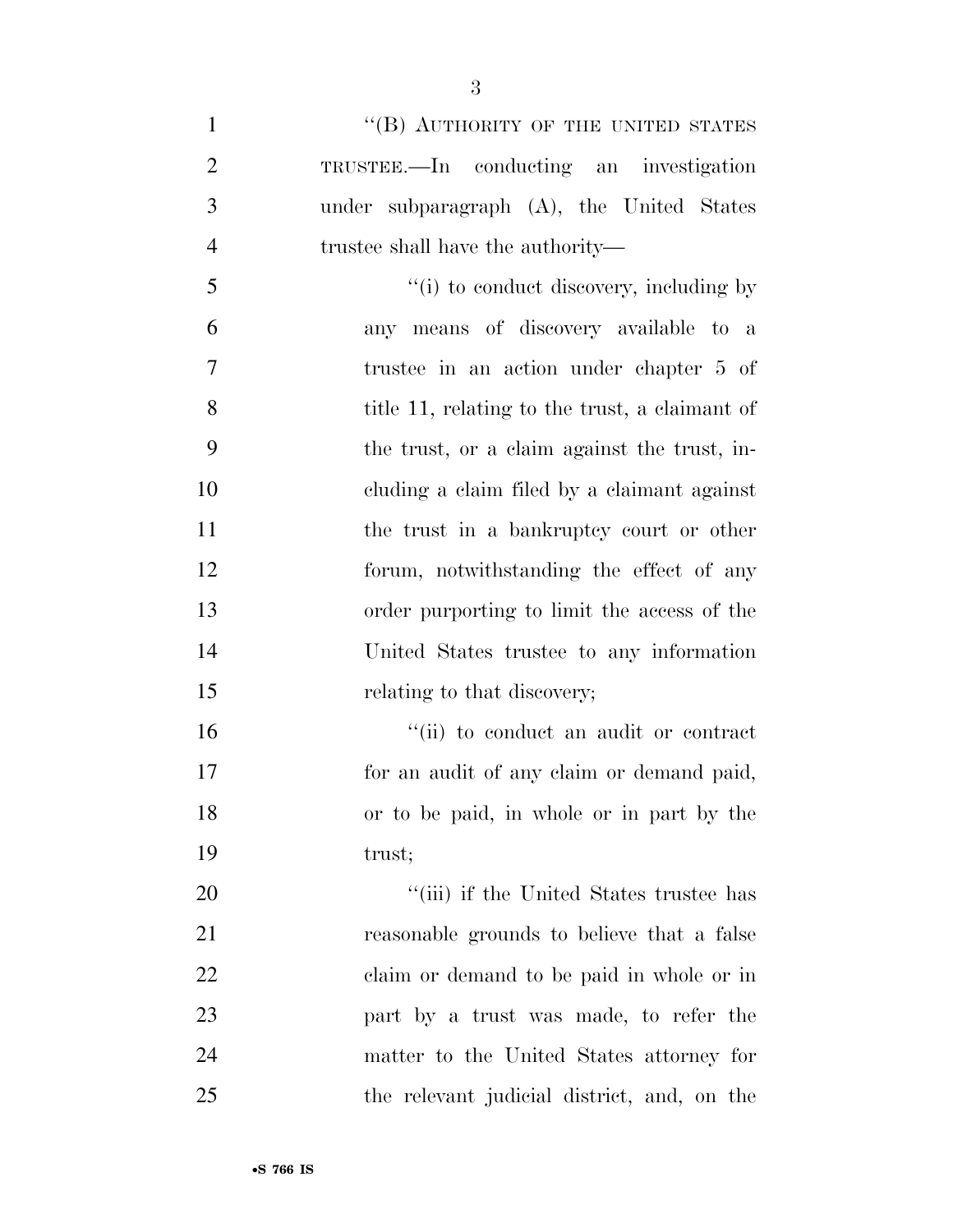- request of the United States attorney, as- sist the United States attorney in carrying out a prosecution based on that false claim or demand; and ''(iv) to request that the court exercise any authority and impose remedies avail- able to it, including those— 8 ''(I) under the terms of the plan of reorganization to prevent abuse or mismanagement of the trust; and 11  $\text{``(II)}$  under section 105. 12 "'(C) STANDING.—In carrying out this paragraph, the United States trustee shall have standing to raise, to appear, and to be heard on any matter for which the court has jurisdiction or for which the court has reserved jurisdiction under the terms of the plan of reorganization. 18 "(9) ACCESSING TRUST INFORMATION.— 19 "(A) IN GENERAL.—Subject to section 107 and any appropriate protective order, a trust
- described in paragraph (2)(B)(i) shall, on writ- ten request, provide, in a timely manner, any information relating to any payment from, and any demand for payment from, the trust to a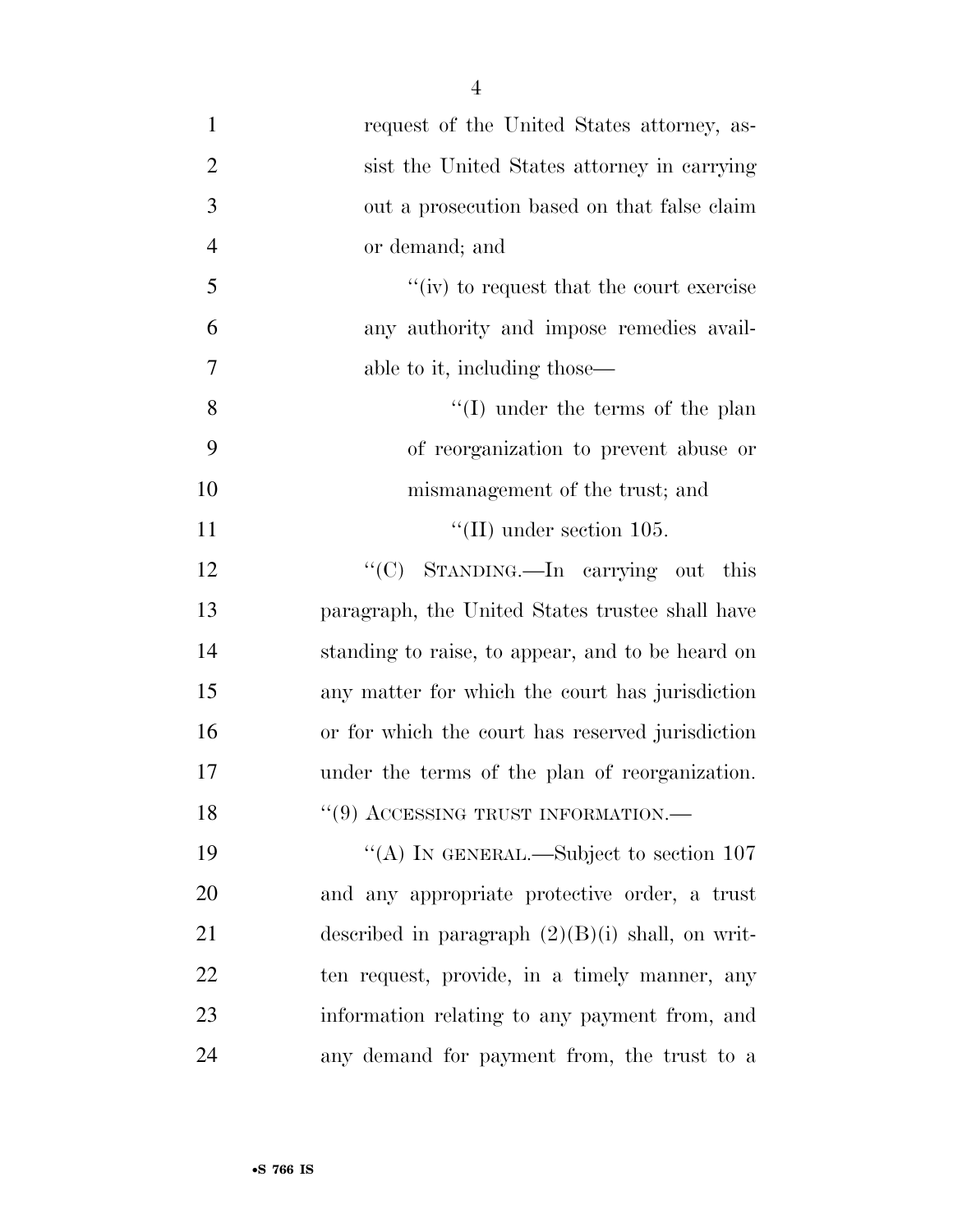| $\mathbf{1}$   | party to an action at law or equity if the action  |
|----------------|----------------------------------------------------|
| $\overline{2}$ | relates to liability for asbestos exposure.        |
| 3              | "(B) Costs.—A trust described in para-             |
| $\overline{4}$ | graph $(2)(B)(i)$ may require, from the person     |
| 5              | making a request under subparagraph $(A)$ , pay-   |
| 6              | ment of any reasonable cost incurred to comply     |
| 7              | with the requirements under subparagraph $(A)$ .   |
| 8              | "(10) APPOINTMENT OF FUTURE CLAIMS REP-            |
| 9              | RESENTATIVES.-                                     |
| 10             | "(A) IN GENERAL.—On notification by a              |
| 11             | plan proponent of the intention of the plan pro-   |
| 12             | ponent to seek an injunction under this sub-       |
| 13             | section, the United States trustee or bank-        |
| 14             | ruptcy administrator, after consultation with      |
| 15             | parties in interest, shall appoint, subject to the |
| 16             | approval of the court, a disinterested individual  |
| 17             | to serve as the future claims representative.      |
| 18             | "(B) SUPPORT.—                                     |
| 19             | "(i) IN GENERAL.—The future claims                 |
| 20             | representative, subject to the approval of         |
| 21             | the court, may employ 1 or more attor-             |
| 22             | neys, accountants, or other professional           |
| 23             | persons to represent the future claims rep-        |
| 24             | resentative or assist the future claims rep-       |
| 25             | resentative in carrying out the duties of          |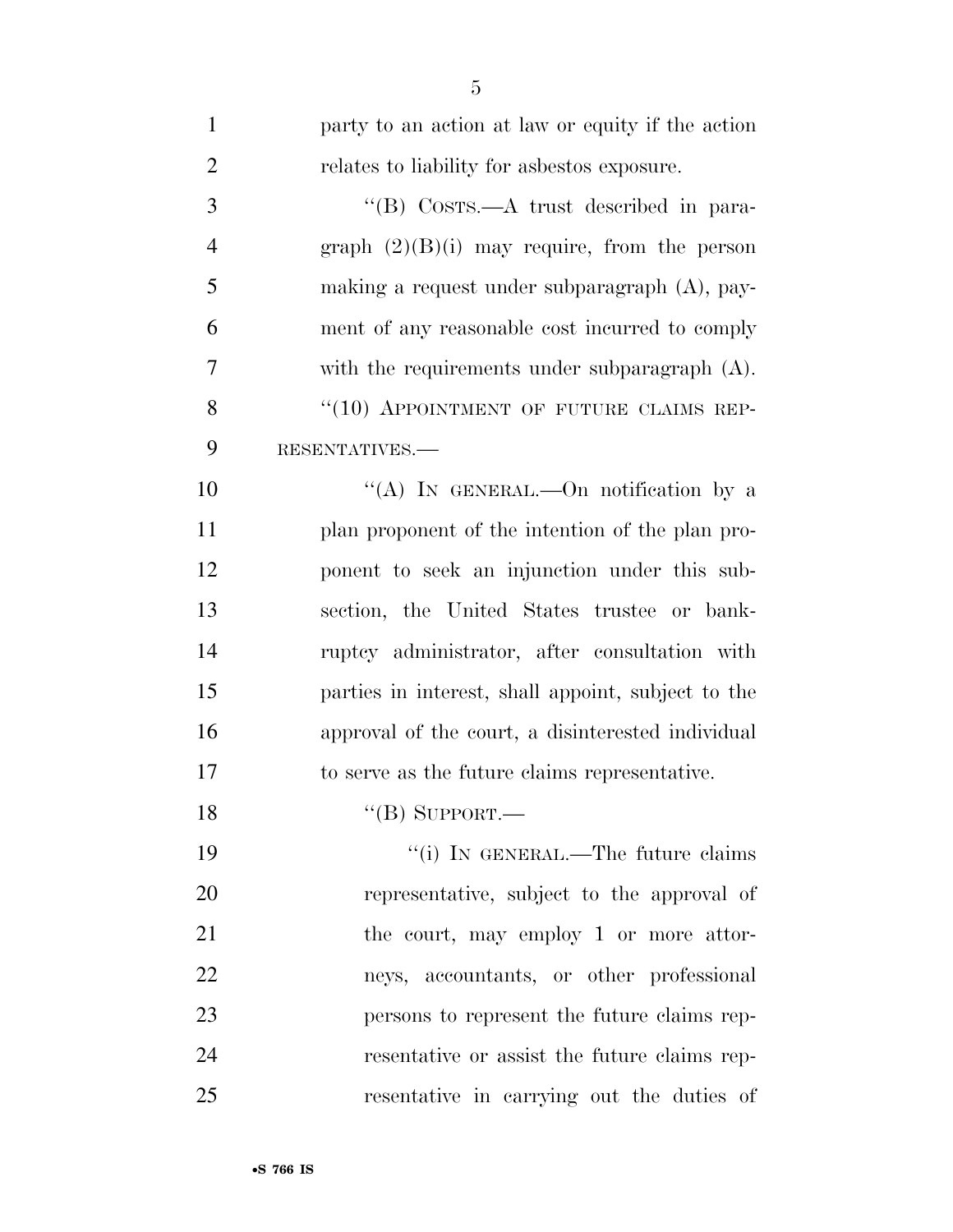1 the future claims representative under this 2 subsection. 3  $\frac{1}{\text{ii}}$  QUALIFICATIONS.—An attorney, 4 accountant, or other professional person 5 employed under clause (i) to represent or 6 assist the future claims representative— 7  $''(I)$  shall be a disinterested per-8 son; and 9 ''(II) may not represent any 10 other entity having an adverse interest 11 in connection with the case. 12 "(11) POWER OF THE COURT.—Notwith-13 standing any other provision of law, including para-14 graph (1)(B), sections 1127, 1141, and 1144 of this 15 title, and section 157 of title 28, the court may issue 16 any order, process, or judgment that is necessary 17 and appropriate—  $'$ (A) to carry out the provisions of para-19 graphs (8) and (9); or 20  $\langle G \rangle$  to enforce or implement a court order 21 or prevent an abuse of process relating to a 22 trust described in paragraph  $(2)(B)(i)$ . 23 "(12) BENEFITS UNDER MEDICARE.— 24 "(A) POTENTIAL ELIGIBLE CLAIMANTS.— 25 Not later than 60 days after a claim is sub-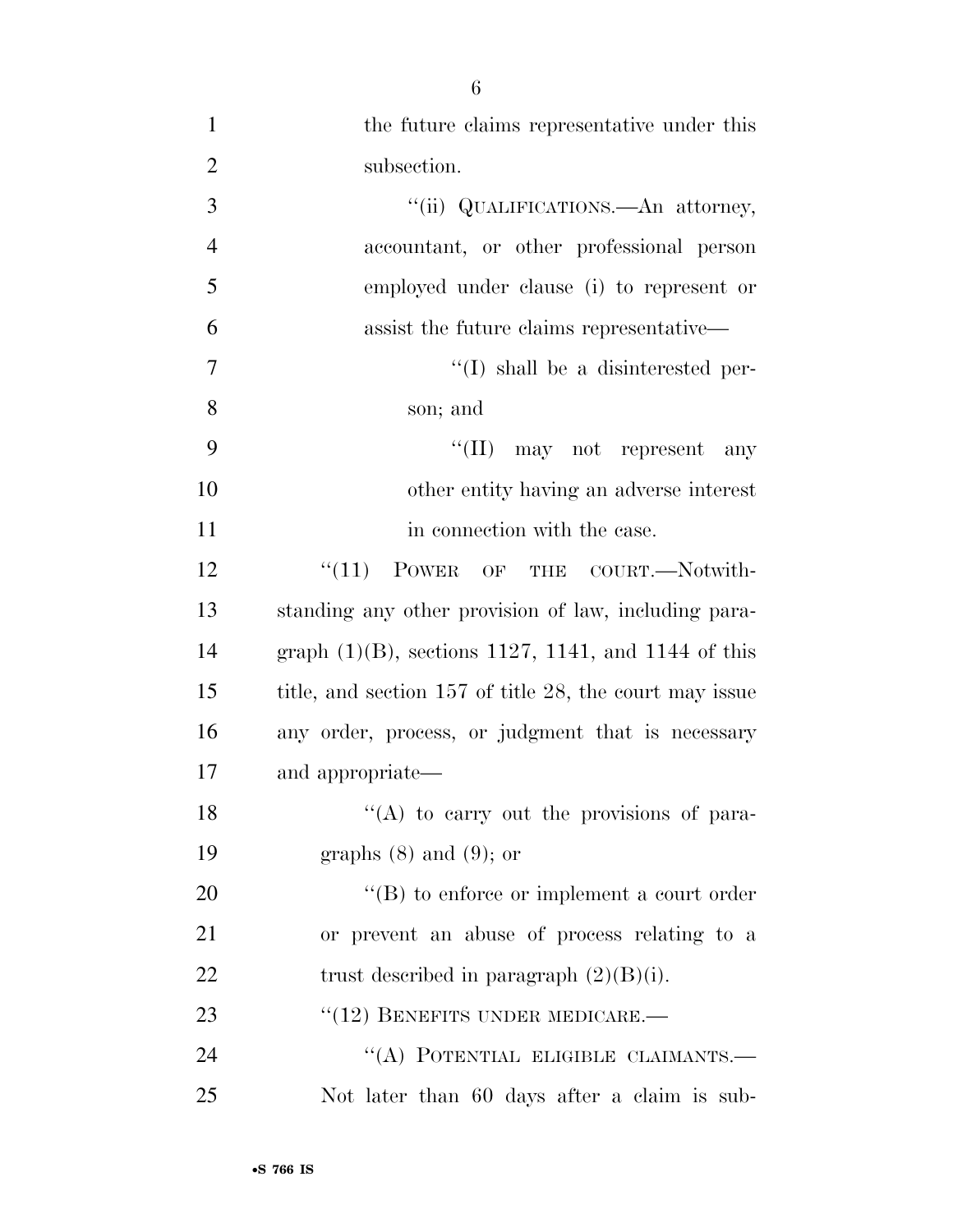| $\mathbf{1}$   | mitted to a trust described in paragraph                 |
|----------------|----------------------------------------------------------|
| $\overline{2}$ | $(2)(B)(i)$ , the administrator of the trust shall       |
| 3              | determine whether the claimant is entitled to            |
| $\overline{4}$ | benefits under the Medicare program under                |
| 5              | title XVIII of the Social Security Act (42)              |
| 6              | U.S.C. 1395 et seq.).                                    |
| 7              | $\lq\lq (B)$<br>REQUIRED INFORMATION.—If<br>$\mathbf{a}$ |
| 8              | claimant is determined to be entitled to benefits        |
| 9              | under subparagraph $(A)$ , the administrator of          |
| 10             | the trust shall submit to the Secretary of               |
| 11             | Health and Human Services, in the form and               |
| 12             | manner (including frequency) specified by the            |
| 13             | Secretary of Health and Human Services, the              |
| 14             | information described in section $1862(b)(8)(B)$         |
| 15             | <sub>of</sub><br>Social Security Act (42 U.S.C.          |
| 16             | $1395y(b)(8)(B))$ .".                                    |
| 17             | (b) COMPENSATION.—Section $330(a)(1)$ of title 11,       |
| 18             | United States Code, is amended—                          |
| 19             | $(1)$ by inserting "a future claims representative       |
| <b>20</b>      | appointed under section $524(g)(10)(A)$ ," after "sec-   |
| 21             | tion $333$ ,"; and                                       |
| 22             | (2) by inserting ", $524(g)(10)(B)$ ," after "sec-       |
| 23             | tion $327$ ".                                            |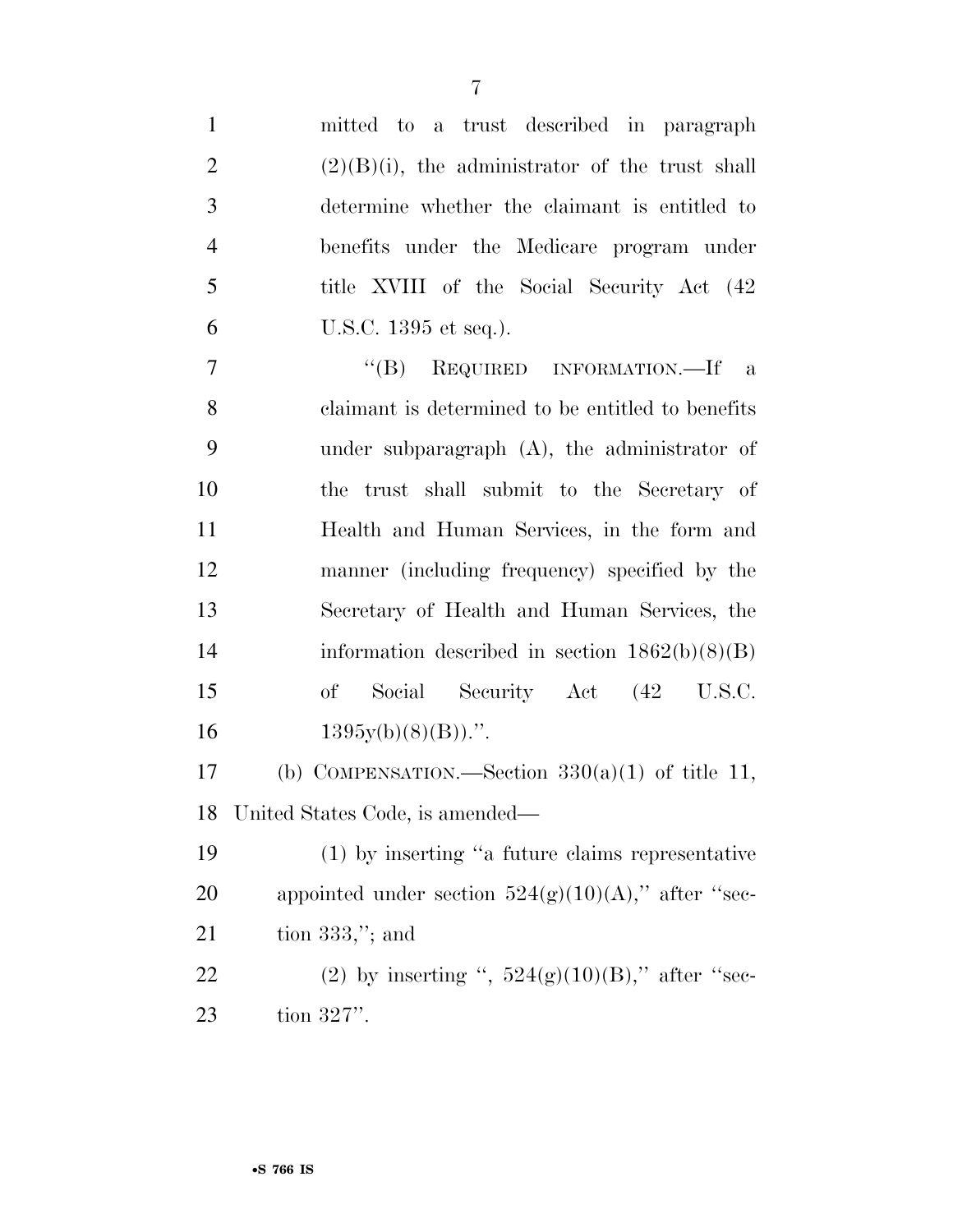(c) REOPENING CASES.—Section 350 of title 11, United States Code, is amended by adding at the end the following:

 ''(c) INVESTIGATIONS BY UNITED STATES TRUST- EE.—On the request of the United States trustee, a case shall be reopened in the court in which that case was closed in order to enable the United States trustee to con-8 duct an investigation under section  $524(g)(8)$ .".

### **SEC. 3. CRIMINAL PENALTIES.**

 Section 152 of title 18, United States Code, is amended—

 (1) in paragraph (8), by striking ''or'' after the semicolon;

 (2) by striking the comma at the end of para-graph (9) and inserting a semicolon; and

 (3) by inserting after paragraph (9) the fol-lowing:

18 ''(10) knowingly and fraudulently makes a false representation to a trust described in section  $524(g)(2)(B)(i)$  of title 11, or any official of a trust described in that section, in relation to an investiga-22 tion conducted under section  $524(g)(8)(A)$  of that title; or

24 "(11) knowingly and fraudulently makes a false claim or demand to be paid in whole or in part by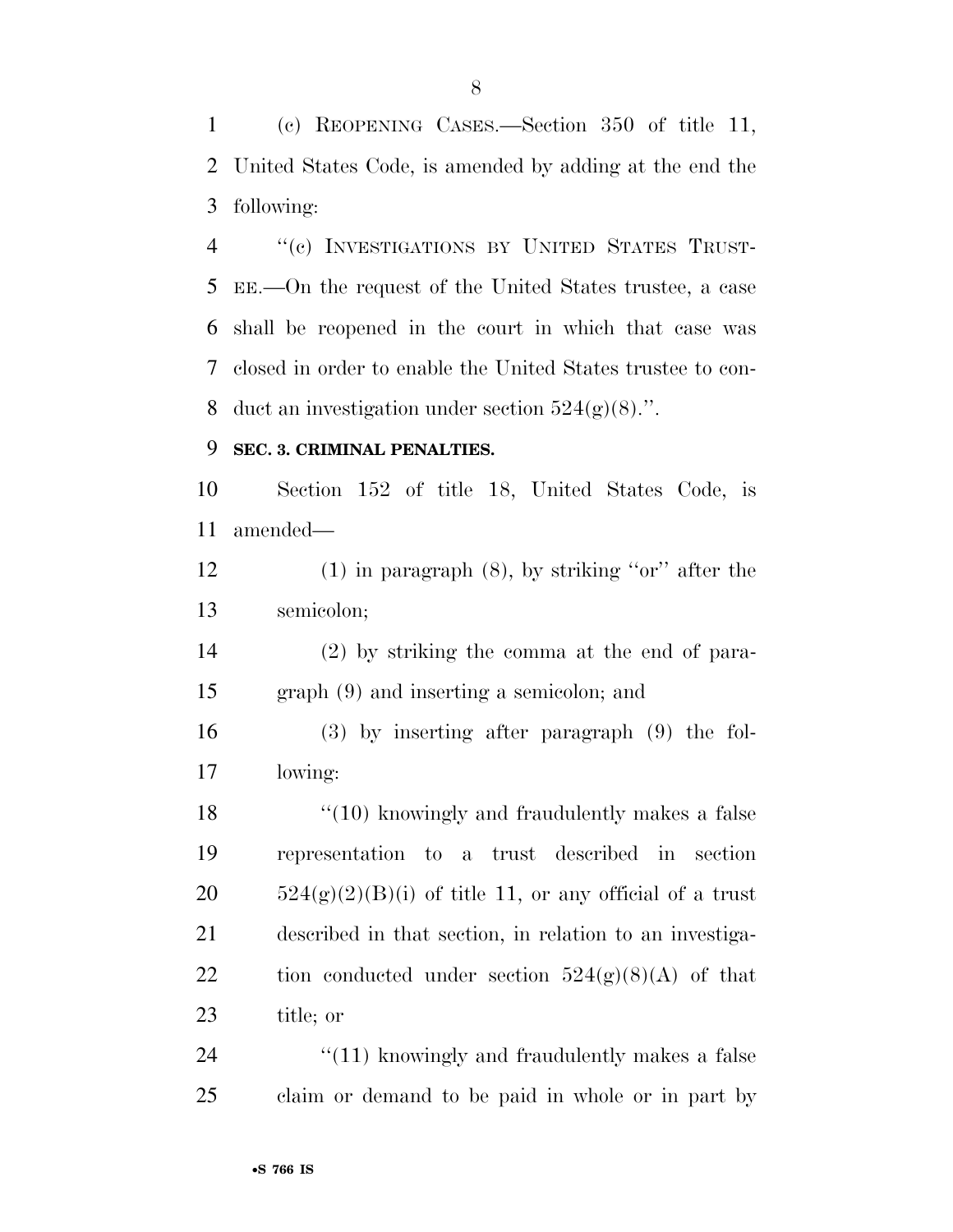1 a trust described in section  $524(g)(2)(B)(i)$  of title 2 ,".

### **SEC. 4. AUTHORITY OF UNITED STATES TRUSTEE.**

 Section 586 of title 28, United States Code, is amended by adding at the end the following:

 "(g) INVESTIGATION OF FRAUDULENT CLAIMS AND DEMANDS.—

8 "(1) In GENERAL.—The United States trustee may investigate the administration and operation of a trust, including a trust that was created before the date of enactment of the PROTECT Asbestos Vic-tims Act of 2019—

13  $\text{``(A)}$  described in section  $524(g)(2)(B)(i)$ of title 11; or

 ''(B) established under section 105(a) of 16 title 11 for the purpose of assuming the asbes-tos-related liabilities of a debtor.

18 "(2) AUTHORITY OF THE UNITED STATES TRUSTEE.—In conducting an investigation under subparagraph (A), the United States trustee shall have the authority—

 "(A) to conduct discovery, including by any means of discovery available to a trustee in an action under chapter 5 of title 11, relating to the trust, a claimant of the trust, or a claim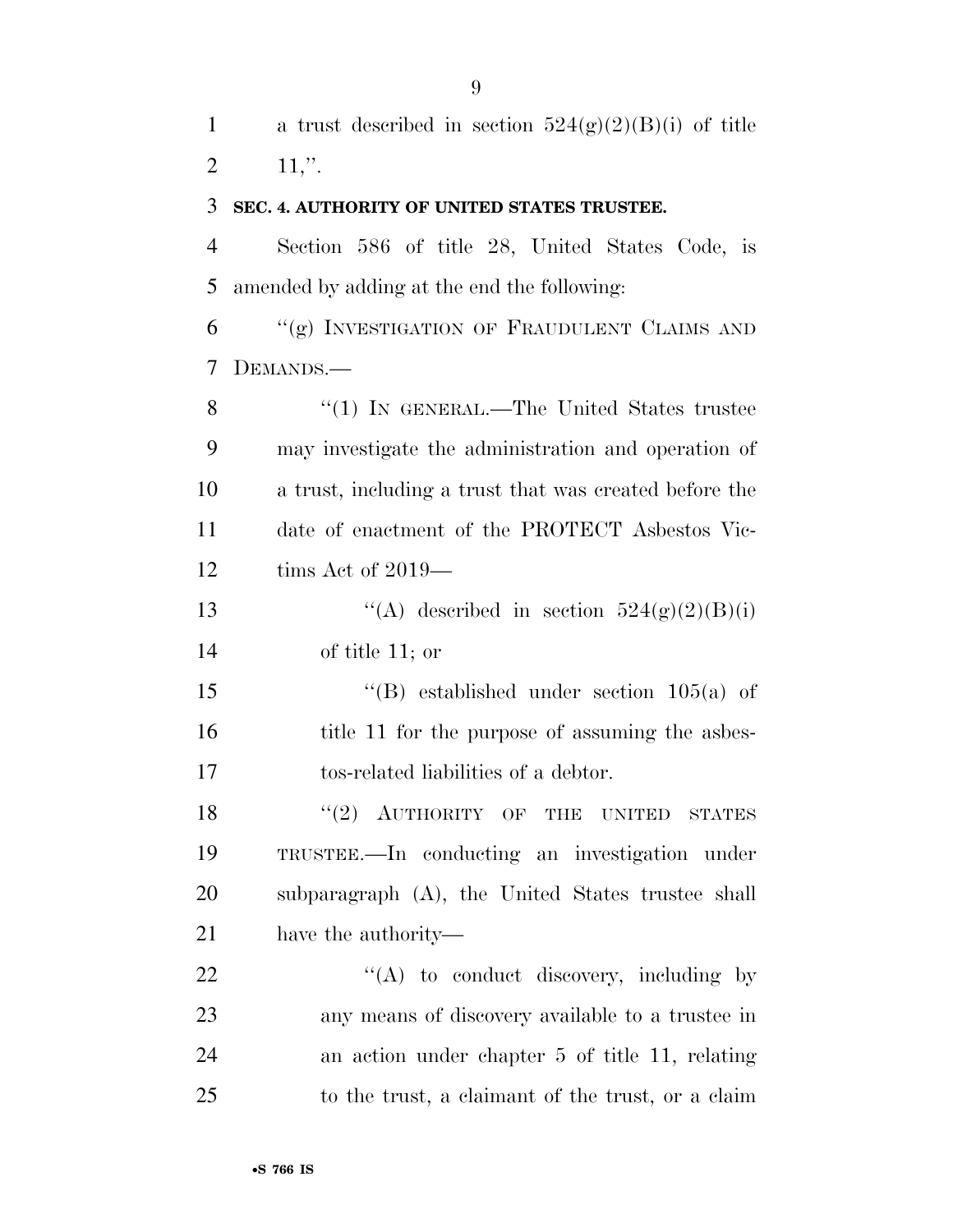| $\mathbf{1}$   | against the trust, including a claim filed by a   |
|----------------|---------------------------------------------------|
| $\overline{2}$ | claimant against the trust in a bankruptcy        |
| 3              | court or other forum, notwithstanding the effect  |
| $\overline{4}$ | of any order purporting to limit the access of    |
| 5              | the United States trustee to any information re-  |
| 6              | lating to that discovery;                         |
| 7              | $\lq\lq (B)$ to conduct an audit or contract for  |
| 8              | an audit of any claim or demand paid, or to be    |
| 9              | paid, in whole or in part by the trust;           |
| 10             | $\cdot$ (C) if the United States trustee has rea- |
| 11             | sonable grounds to believe that a false claim or  |
| 12             | demand to be paid in whole or in part by a        |
| 13             | trust was made, to refer the matter to the        |
| 14             | United States attorney for the relevant judicial  |
| 15             | district, and, on the request of the United       |
| 16             | States attorney, assist the United States attor-  |
| 17             | ney in carrying out a prosecution based on that   |
| 18             | false claim or demand; and                        |
| 19             | $\lq\lq$ to request that the court exercise any   |
| 20             | authority and impose remedies available to it,    |
| 21             | including those—                                  |
| 22             | "(i) under the terms of the plan of re-           |
| 23             | organization to prevent abuse or mis-             |
| 24             | management of the trust; and                      |
| 25             | $\lq$ <sup>"</sup> (ii) under section 105.        |